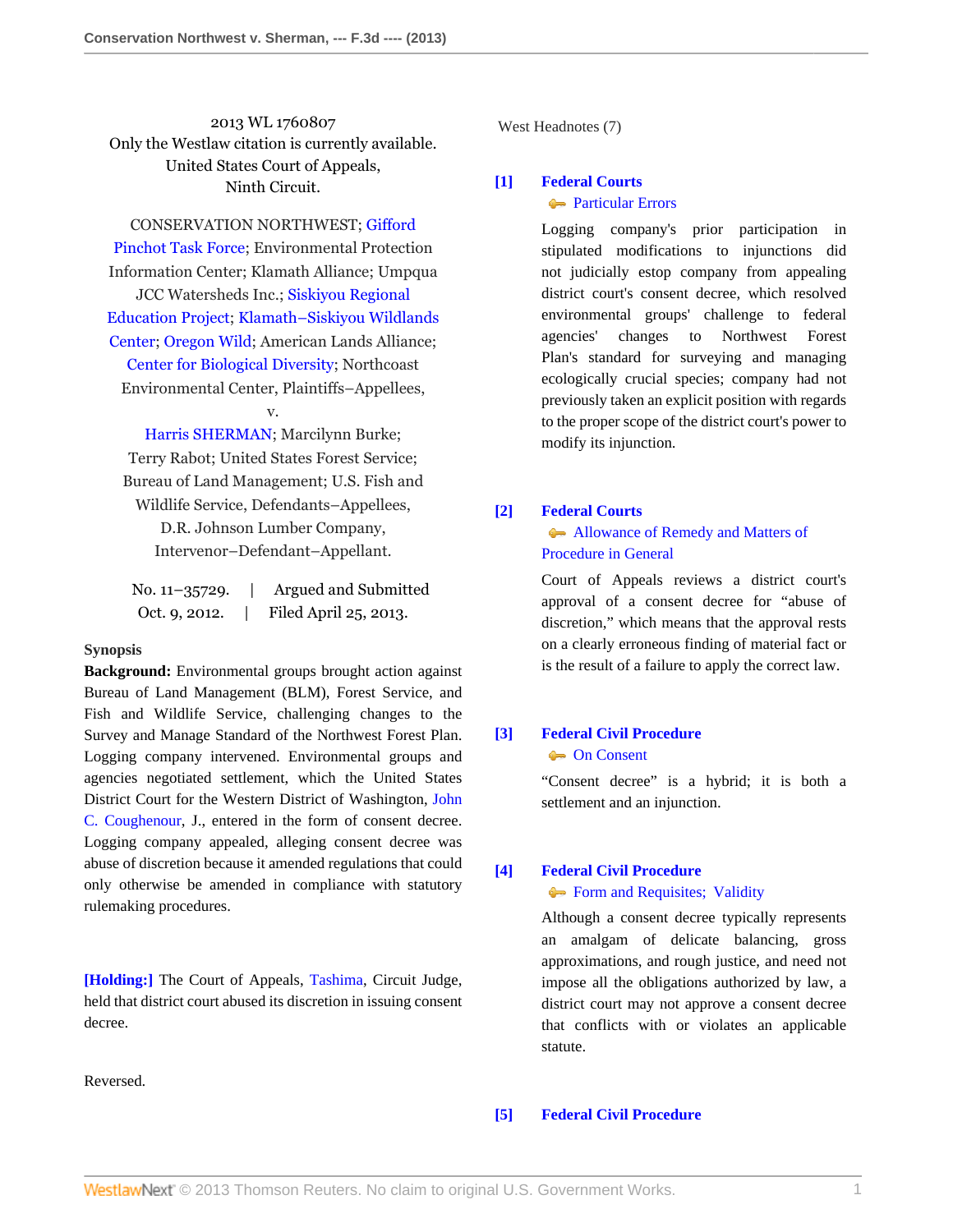#### **[Form and Requisites; Validity](http://www.westlaw.com/Browse/Home/KeyNumber/170Ak2397.2/View.html?docGuid=I0105e286adcd11e2a98ec867961a22de&originationContext=document&vr=3.0&rs=cblt1.0&transitionType=DocumentItem&contextData=(sc.History*oc.Search))**

District court abuses its discretion when it enters a consent decree that permanently and substantially amends an agency rule that would have otherwise been subject to statutory rulemaking procedures.

## <span id="page-1-0"></span>**[\[6\]](#page-4-1) [Federal Civil Procedure](http://www.westlaw.com/Browse/Home/KeyNumber/170A/View.html?docGuid=I0105e286adcd11e2a98ec867961a22de&originationContext=document&vr=3.0&rs=cblt1.0&transitionType=DocumentItem&contextData=(sc.History*oc.Search))** [Form and Requisites; Validity](http://www.westlaw.com/Browse/Home/KeyNumber/170Ak2397.2/View.html?docGuid=I0105e286adcd11e2a98ec867961a22de&originationContext=document&vr=3.0&rs=cblt1.0&transitionType=DocumentItem&contextData=(sc.History*oc.Search))

District court abused its discretion in issuing consent decree resolving environmental groups' challenge to federal agencies' changes to Northwest Forest Plan's standard for surveying and managing ecologically crucial species; consent decree allowed agencies to effectively promulgate a substantial and permanent amendment to the standard, including changes to species classifications, without following the requisite statutory rulemaking procedures. [43](http://www.westlaw.com/Link/Document/FullText?findType=L&pubNum=1000547&cite=43CFRS1610.5-5&originatingDoc=I0105e286adcd11e2a98ec867961a22de&refType=LQ&originationContext=document&vr=3.0&rs=cblt1.0&transitionType=DocumentItem&contextData=(sc.History*oc.Search)) [C.F.R. § 1610.5–5.](http://www.westlaw.com/Link/Document/FullText?findType=L&pubNum=1000547&cite=43CFRS1610.5-5&originatingDoc=I0105e286adcd11e2a98ec867961a22de&refType=LQ&originationContext=document&vr=3.0&rs=cblt1.0&transitionType=DocumentItem&contextData=(sc.History*oc.Search))

### <span id="page-1-1"></span>**[\[7\]](#page-5-0) [Federal Courts](http://www.westlaw.com/Browse/Home/KeyNumber/170B/View.html?docGuid=I0105e286adcd11e2a98ec867961a22de&originationContext=document&vr=3.0&rs=cblt1.0&transitionType=DocumentItem&contextData=(sc.History*oc.Search))**

#### **[Sufficiency of Presentation of Questions](http://www.westlaw.com/Browse/Home/KeyNumber/170Bk617/View.html?docGuid=I0105e286adcd11e2a98ec867961a22de&originationContext=document&vr=3.0&rs=cblt1.0&transitionType=DocumentItem&contextData=(sc.History*oc.Search))**

Logging company waived argument that Northwest Forest Plan's standard for surveying and managing ecologically crucial species was inapplicable to timberlands subject to the Oregon and California Railroad and Coos Bay Wagon Road Grants Land Act, on appeal of district court's consent decree, which resolved environmental groups' challenge to federal agencies' changes to standard; company raised argument briefly and only once before district court in cross-motion for summary judgment, district court never ruled on issue, and company did not raise argument again in opposition to consent decree.

#### **Attorneys and Law Firms**

[Scott W. Horngren](http://www.westlaw.com/Link/Document/FullText?findType=h&pubNum=176284&cite=0342170701&originatingDoc=I0105e286adcd11e2a98ec867961a22de&refType=RQ&originationContext=document&vr=3.0&rs=cblt1.0&transitionType=DocumentItem&contextData=(sc.History*oc.Search)) (argued), American Forest Resource Council; [Shay S. Scott](http://www.westlaw.com/Link/Document/FullText?findType=h&pubNum=176284&cite=0197476701&originatingDoc=I0105e286adcd11e2a98ec867961a22de&refType=RQ&originationContext=document&vr=3.0&rs=cblt1.0&transitionType=DocumentItem&contextData=(sc.History*oc.Search)), Haglund Kelley Jones & Wilder LLP, Portland, OR, for Intervenor–Defendant–Appellant.

[John L. Smeltzer](http://www.westlaw.com/Link/Document/FullText?findType=h&pubNum=176284&cite=0231537901&originatingDoc=I0105e286adcd11e2a98ec867961a22de&refType=RQ&originationContext=document&vr=3.0&rs=cblt1.0&transitionType=DocumentItem&contextData=(sc.History*oc.Search)) (argued), Attorney, [Ignacia S. Moreno,](http://www.westlaw.com/Link/Document/FullText?findType=h&pubNum=176284&cite=0227512001&originatingDoc=I0105e286adcd11e2a98ec867961a22de&refType=RQ&originationContext=document&vr=3.0&rs=cblt1.0&transitionType=DocumentItem&contextData=(sc.History*oc.Search)) Assistant Attorney General, and [David C. Shilton,](http://www.westlaw.com/Link/Document/FullText?findType=h&pubNum=176284&cite=0152136401&originatingDoc=I0105e286adcd11e2a98ec867961a22de&refType=RQ&originationContext=document&vr=3.0&rs=cblt1.0&transitionType=DocumentItem&contextData=(sc.History*oc.Search)) Attorney, Environmental & Natural Resources Division, United States Department of Justice, Washington, D.C., for Defendants– Appellees.

[Peter M.K. Frost](http://www.westlaw.com/Link/Document/FullText?findType=h&pubNum=176284&cite=0350827701&originatingDoc=I0105e286adcd11e2a98ec867961a22de&refType=RQ&originationContext=document&vr=3.0&rs=cblt1.0&transitionType=DocumentItem&contextData=(sc.History*oc.Search)) (argued), Western Environmental Law Center, Eugene, OR, for Plaintiffs–Appellees.

Appeal from the United States District Court for the Western District of Washington, [John C. Coughenour,](http://www.westlaw.com/Link/Document/FullText?findType=h&pubNum=176284&cite=0172015901&originatingDoc=I0105e286adcd11e2a98ec867961a22de&refType=RQ&originationContext=document&vr=3.0&rs=cblt1.0&transitionType=DocumentItem&contextData=(sc.History*oc.Search)) District Judge, Presiding. DC No. 2:08–cv–1067–JCC.

Before [ALEX KOZINSKI](http://www.westlaw.com/Link/Document/FullText?findType=h&pubNum=176284&cite=0152453101&originatingDoc=I0105e286adcd11e2a98ec867961a22de&refType=RQ&originationContext=document&vr=3.0&rs=cblt1.0&transitionType=DocumentItem&contextData=(sc.History*oc.Search)), Chief Judge, [A. WALLACE](http://www.westlaw.com/Link/Document/FullText?findType=h&pubNum=176284&cite=0245209101&originatingDoc=I0105e286adcd11e2a98ec867961a22de&refType=RQ&originationContext=document&vr=3.0&rs=cblt1.0&transitionType=DocumentItem&contextData=(sc.History*oc.Search)) [TASHIMA](http://www.westlaw.com/Link/Document/FullText?findType=h&pubNum=176284&cite=0245209101&originatingDoc=I0105e286adcd11e2a98ec867961a22de&refType=RQ&originationContext=document&vr=3.0&rs=cblt1.0&transitionType=DocumentItem&contextData=(sc.History*oc.Search)) and [MILAN D. SMITH, JR.,](http://www.westlaw.com/Link/Document/FullText?findType=h&pubNum=176284&cite=0202981201&originatingDoc=I0105e286adcd11e2a98ec867961a22de&refType=RQ&originationContext=document&vr=3.0&rs=cblt1.0&transitionType=DocumentItem&contextData=(sc.History*oc.Search)) Circuit Judges.

**Opinion**

#### **OPINION**

#### OPINION TASHIMA, Circuit Judge:

**\*1** We must decide whether a district court may approve resolution of litigation involving a federal agency through a consent decree, which substantially and permanently amends regulations that the agency could only otherwise amend by complying with statutory rulemaking procedures. Conservation Northwest and a coalition of other environmental groups ("Plaintiffs") sued the Bureau of Land Management ("BLM"), Forest Service, and Fish and Wildlife Service (collectively, the "Agencies"), challenging changes to the Survey and Manage Standard ("Survey and Manage" or the "Standard") of the Northwest Forest Plan ("NFP"). Plaintiffs and the Agencies (together, "Appellees") negotiated a settlement which the district court approved and entered in the form of a consent decree. Defendant– Intervenor D.R. Johnson Lumber Company ("D.R.Johnson") appeals from the district court's approval of the consent decree contending that it was an abuse of discretion because (1) the consent decree conflicts with applicable law by amending Survey and Manage without following applicable procedural requirements, and (2) its application to lands subject to the Oregon and California Railroad and Coos Bay Wagon Road Grants Land Act ("O & C Act") violates the terms of that Act. We have jurisdiction under [28 U.S.C. § 1291](http://www.westlaw.com/Link/Document/FullText?findType=L&pubNum=1000546&cite=28USCAS1291&originatingDoc=I0105e286adcd11e2a98ec867961a22de&refType=LQ&originationContext=document&vr=3.0&rs=cblt1.0&transitionType=DocumentItem&contextData=(sc.History*oc.Search)). We conclude that D.R. Johnson's first argument is meritorious, but that its second argument was waived. Accordingly, we reverse the district court.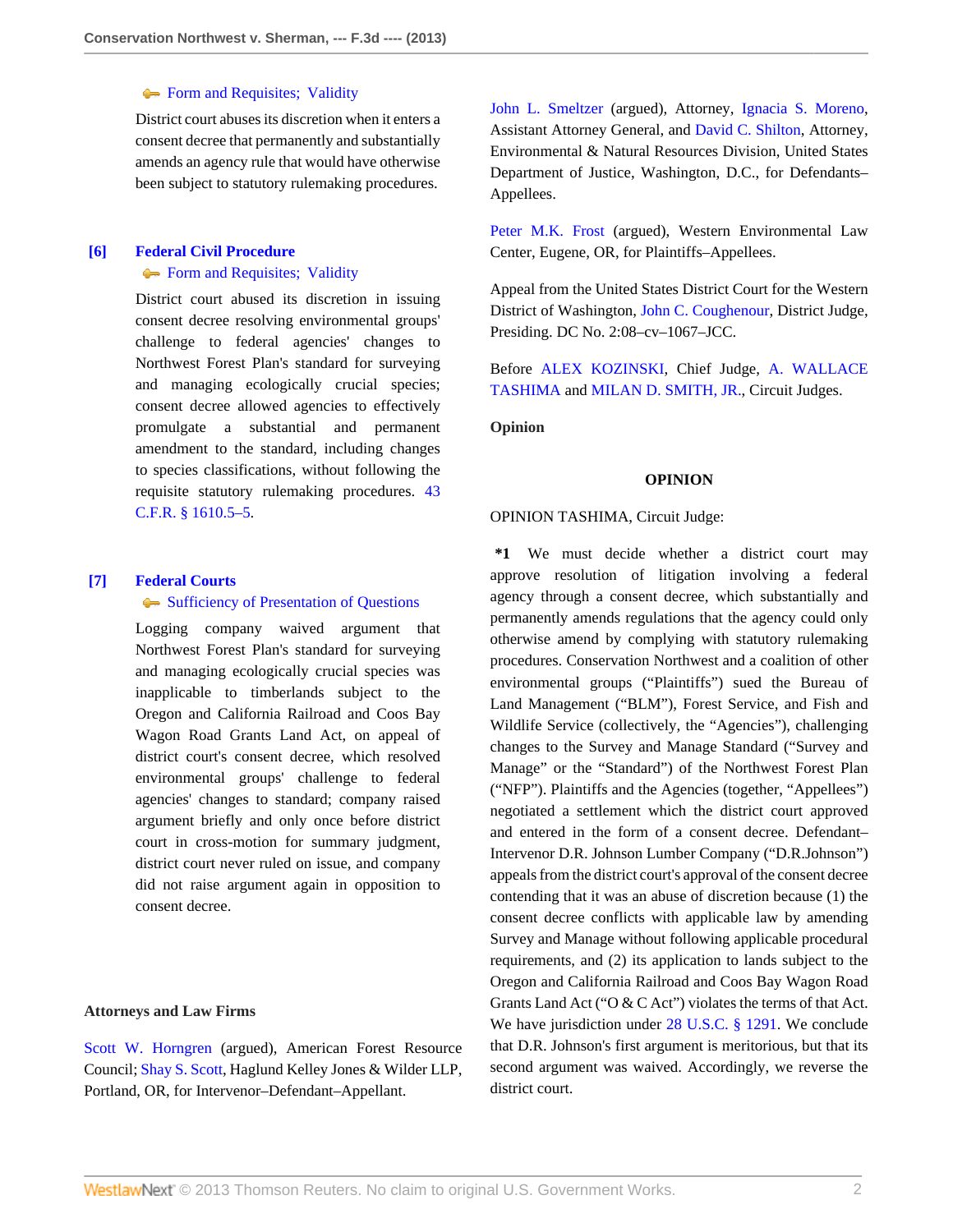#### **I. Factual and Procedural Background**

This is another case in the extensive and growing litigation saga of the NFP. *See, e.g., [Conservation Nw.](http://www.westlaw.com/Link/Document/FullText?findType=Y&serNum=2020782044&pubNum=4637&originationContext=document&vr=3.0&rs=cblt1.0&transitionType=DocumentItem&contextData=(sc.History*oc.Search)#co_pp_sp_4637_1236) v. Rey,* [674 F.Supp.2d 1232, 1236–41 \(W.D.Wash.2009\)](http://www.westlaw.com/Link/Document/FullText?findType=Y&serNum=2020782044&pubNum=4637&originationContext=document&vr=3.0&rs=cblt1.0&transitionType=DocumentItem&contextData=(sc.History*oc.Search)#co_pp_sp_4637_1236); *[Klamath Siskiyou Wildlands Ctr. v. Boody,](http://www.westlaw.com/Link/Document/FullText?findType=Y&serNum=2010586459&pubNum=506&originationContext=document&vr=3.0&rs=cblt1.0&transitionType=DocumentItem&contextData=(sc.History*oc.Search))* 468 F.3d [549 \(9th Cir.2006\);](http://www.westlaw.com/Link/Document/FullText?findType=Y&serNum=2010586459&pubNum=506&originationContext=document&vr=3.0&rs=cblt1.0&transitionType=DocumentItem&contextData=(sc.History*oc.Search)) *Nw. [Ecosystem Alliance v. Rey,](http://www.westlaw.com/Link/Document/FullText?findType=Y&serNum=2007082696&pubNum=4637&originationContext=document&vr=3.0&rs=cblt1.0&transitionType=DocumentItem&contextData=(sc.History*oc.Search)#co_pp_sp_4637_1181)* 380 [F.Supp.2d 1175, 1181–84 \(W.D.Wash.2005\)](http://www.westlaw.com/Link/Document/FullText?findType=Y&serNum=2007082696&pubNum=4637&originationContext=document&vr=3.0&rs=cblt1.0&transitionType=DocumentItem&contextData=(sc.History*oc.Search)#co_pp_sp_4637_1181) ("*NEA* "); *[Seattle Audubon Soc'y v. Lyons,](http://www.westlaw.com/Link/Document/FullText?findType=Y&serNum=1995021272&pubNum=345&originationContext=document&vr=3.0&rs=cblt1.0&transitionType=DocumentItem&contextData=(sc.History*oc.Search)#co_pp_sp_345_1300)* 871 F.Supp. 1291, 1300– [02 \(W.D.Wash.1994\)](http://www.westlaw.com/Link/Document/FullText?findType=Y&serNum=1995021272&pubNum=345&originationContext=document&vr=3.0&rs=cblt1.0&transitionType=DocumentItem&contextData=(sc.History*oc.Search)#co_pp_sp_345_1300), *aff'd,* [80 F.3d 1401 \(9th Cir.1996\)](http://www.westlaw.com/Link/Document/FullText?findType=Y&serNum=1996089101&pubNum=506&originationContext=document&vr=3.0&rs=cblt1.0&transitionType=DocumentItem&contextData=(sc.History*oc.Search)). The NFP itself was the product of extensive litigation and political controversy in the 1990s surrounding the health of the old growth forests of the Pacific Northwest, it was intended as "a truce between conservationists and logging concerns." *Conservation Nw.,* [674 F.Supp.2d at 1236–37](http://www.westlaw.com/Link/Document/FullText?findType=Y&serNum=2020782044&pubNum=4637&originationContext=document&vr=3.0&rs=cblt1.0&transitionType=DocumentItem&contextData=(sc.History*oc.Search)#co_pp_sp_4637_1236). It is intended to serve the twin goals of protecting the long-term ecological health of the forests and providing for sustainable timber production, and so requires a "balancing act between commercial use and conservation." *Id.* [at 1238.](http://www.westlaw.com/Link/Document/FullText?findType=Y&serNum=2020782044&originationContext=document&vr=3.0&rs=cblt1.0&transitionType=DocumentItem&contextData=(sc.History*oc.Search))

The NFP applies to approximately 24.5 million acres of federal land between San Francisco and the Canadian border, and divides that land into "Reserves," "Adaptive Management" areas, and "Matrix" areas. Most commercial logging takes place in "Matrix" areas. The Agencies' management of these lands is also governed by federal statutes including the National Environmental Policy Act ("NEPA"), the National Forest Management Act ("NFMA"), the Endangered Species Act ("ESA"), and the Federal Land Policy Management Act ("FLPMA"). Approximately ten percent of NFP land is also subject to the O & C Act.

<span id="page-2-0"></span>**\*2** Survey and Manage is one part of the NFP. It was adopted to assist the Agencies in assessing the impact of logging on approximately 400 little-known but ecologically crucial species.<sup>[1](#page-5-1)</sup> The Standard requires the Agencies to manage known sites where these species are found, conduct surveys for their presence prior to ground-disturbing activities, locate high priority sites for hard-to-find species, and conduct general regional surveys to learn more about the least-known species.

Based on their experience of the cost and complexity of implementing Survey and Manage during its first several years, the Agencies sought to amend the Standard in 2001. This prompted resistance from both commercial logging and conservation interests. *See Douglas Timber Operators v. Rey,* No. 01–63788–AA (D.Or.2001). That litigation ended with a settlement in which the Agencies agreed to go back to the drawing board to consider eliminating the Standard in its entirety. *See id.*

In 2004, the Agencies issued another environmental impact statement ("EIS") and accompanying record of decision ("ROD"), this time opting to eliminate Survey and Manage. *NEA,* [380 F.Supp.2d at 1183](http://www.westlaw.com/Link/Document/FullText?findType=Y&serNum=2007082696&pubNum=4637&originationContext=document&vr=3.0&rs=cblt1.0&transitionType=DocumentItem&contextData=(sc.History*oc.Search)#co_pp_sp_4637_1183). This action again sparked litigation, and in *NEA* the court found six violations of NEPA, set aside the 2004 ROD, reinstated the 2001 ROD, and enjoined authorization of logging on projects that were not in compliance with that earlier ROD. *[NEA v. Rey,](http://www.westlaw.com/Link/Document/FullText?findType=Y&serNum=2008117051&pubNum=999&originationContext=document&vr=3.0&rs=cblt1.0&transitionType=DocumentItem&contextData=(sc.History*oc.Search))* 2006 WL [44361, at \\*9 \(W.D.Wash. Jan.9, 2006\)](http://www.westlaw.com/Link/Document/FullText?findType=Y&serNum=2008117051&pubNum=999&originationContext=document&vr=3.0&rs=cblt1.0&transitionType=DocumentItem&contextData=(sc.History*oc.Search)).

In 2001, the Agencies also attempted to downgrade and then remove the red tree vole from Survey and Manage without using formal amendment procedures mandated by FLPMA. *[Klamath Siskiyou Wildlands Ctr. v. Boody,](http://www.westlaw.com/Link/Document/FullText?findType=Y&serNum=2010586459&pubNum=506&originationContext=document&vr=3.0&rs=cblt1.0&transitionType=DocumentItem&contextData=(sc.History*oc.Search)#co_pp_sp_506_553)* 468 F.3d 549, 553, [562–63 \(9th Cir.2006\).](http://www.westlaw.com/Link/Document/FullText?findType=Y&serNum=2010586459&pubNum=506&originationContext=document&vr=3.0&rs=cblt1.0&transitionType=DocumentItem&contextData=(sc.History*oc.Search)#co_pp_sp_506_553) In *Boody,* we concluded that the BLM had impermissibly "changed the terms and conditions of [Survey and Manage] without complying with [the procedural requirements of FLPMA]." *Id.* at 556.

In 2007, the Agencies issued their Final Supplemental EIS and accompanying ROD ("2007 ROD"). In these documents, the Agencies again opted to eliminate Survey and Manage. *Conservation Nw.,* [674 F.Supp.2d at 1240](http://www.westlaw.com/Link/Document/FullText?findType=Y&serNum=2020782044&pubNum=4637&originationContext=document&vr=3.0&rs=cblt1.0&transitionType=DocumentItem&contextData=(sc.History*oc.Search)#co_pp_sp_4637_1240). The present litigation ensued when Plaintiffs challenged this action, alleging violations of NEPA, NFMA, FLPMA, and the ESA. *Id.* [at 1240–41.](http://www.westlaw.com/Link/Document/FullText?findType=Y&serNum=2020782044&originationContext=document&vr=3.0&rs=cblt1.0&transitionType=DocumentItem&contextData=(sc.History*oc.Search)) D.R. Johnson intervened as a defendant. *Id.* [at 1241.](http://www.westlaw.com/Link/Document/FullText?findType=Y&serNum=2020782044&originationContext=document&vr=3.0&rs=cblt1.0&transitionType=DocumentItem&contextData=(sc.History*oc.Search)) Plaintiffs moved for partial summary judgment on their NEPA claims, and D.R. Johnson and the Agencies opposed that motion and cross-moved for summary judgment themselves. *Id.*

After comprehensive analysis of Plaintiffs' NEPA claims, the district court found four NEPA violations. *Id.* at 1244– 53. Noting the "highly complex issues at stake, and the procedural posture" after partial summary judgment, the court declined to decide on a remedy at that time. *Id.* at 1257.

After lengthy negotiations, the Agencies and Plaintiffs filed a proposed settlement agreement detailing how Survey and Manage would operate going forward. The settlement includes a lengthy description of "New Exemptions from Pre-disturbance Surveys," and a list of "Species and Category Assignment[s]," including an explanation of new management requirements for certain species. D.R. Johnson objected that the settlement modified the Standard without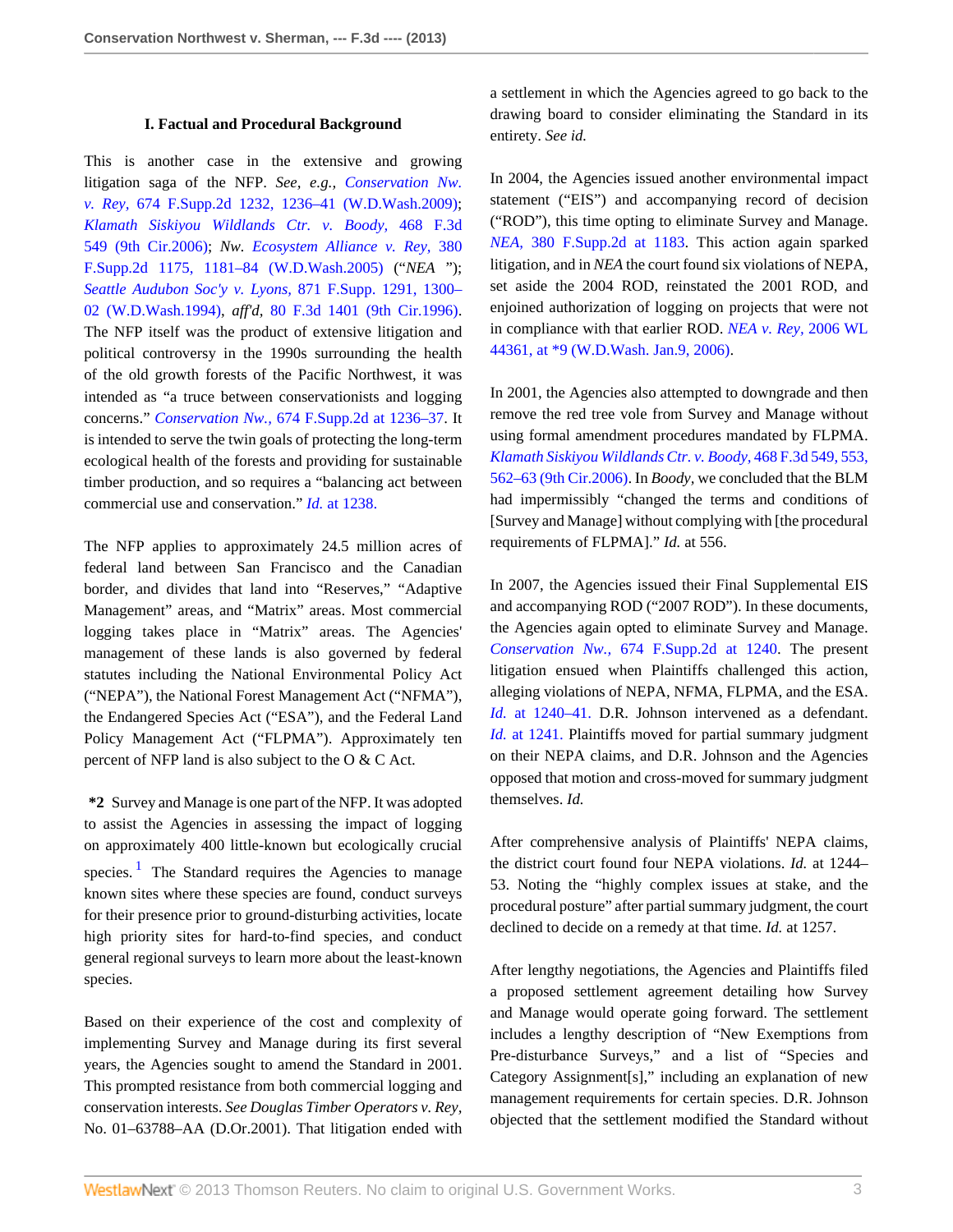complying with statutorily mandated public-participation procedures, but the district court rejected this contention and entered the settlement as a consent decree. The court cited *[Turtle Island Restoration Network v. U.S. Department of](http://www.westlaw.com/Link/Document/FullText?findType=Y&serNum=2027348061&pubNum=4637&originationContext=document&vr=3.0&rs=cblt1.0&transitionType=DocumentItem&contextData=(sc.History*oc.Search)) Commerce,* [834 F.Supp.2d 1004 \(D.Haw.2011\),](http://www.westlaw.com/Link/Document/FullText?findType=Y&serNum=2027348061&pubNum=4637&originationContext=document&vr=3.0&rs=cblt1.0&transitionType=DocumentItem&contextData=(sc.History*oc.Search)) explaining that its entry of the consent decree "invoke[d] a judicial act, not an agency act," and that the general rules applicable to agencies were therefore not relevant. D .R. Johnson timely appeals.

#### **II. Discussion**

<span id="page-3-4"></span><span id="page-3-0"></span>**\*3 [\[1](#page-0-0)]** D.R. Johnson contends that the district court abused its discretion by entering a consent decree that effectively amended Survey and Manage without going through procedures required by NEPA, FLPMA, NFMA, and their implementing regulations. Appellees respond that, because the consent decree was a "judicial act," procedural requirements that would otherwise govern agency action are inapplicable. $^{2}$  $^{2}$  $^{2}$  D.R. Johnson further argues that application of the consent decree to lands covered by the O & C Act would violate that Act.<sup>[3](#page-6-1)</sup> Appellees reply that D.R. Johnson waived this argument by failing to raise it adequately before the district court.

<span id="page-3-5"></span><span id="page-3-1"></span>**[\[2\]](#page-0-1)** We review a district court's approval of a consent decree for abuse of discretion. *[Turtle Island Restoration Network v.](http://www.westlaw.com/Link/Document/FullText?findType=Y&serNum=2027308596&pubNum=506&originationContext=document&vr=3.0&rs=cblt1.0&transitionType=DocumentItem&contextData=(sc.History*oc.Search)#co_pp_sp_506_1165) U.S. Dep't of Commerce,* [672 F.3d 1160, 1165 \(9th Cir.2012\)](http://www.westlaw.com/Link/Document/FullText?findType=Y&serNum=2027308596&pubNum=506&originationContext=document&vr=3.0&rs=cblt1.0&transitionType=DocumentItem&contextData=(sc.History*oc.Search)#co_pp_sp_506_1165). "Abuse of discretion" means that a decision rests on a clearly erroneous finding of material fact or is the result of a failure to apply the correct law. *Id.; see also [United States v. Hinkson,](http://www.westlaw.com/Link/Document/FullText?findType=Y&serNum=2020306289&pubNum=506&originationContext=document&vr=3.0&rs=cblt1.0&transitionType=DocumentItem&contextData=(sc.History*oc.Search)#co_pp_sp_506_1251)* [585 F.3d 1247, 1251 \(9th Cir.2009\)](http://www.westlaw.com/Link/Document/FullText?findType=Y&serNum=2020306289&pubNum=506&originationContext=document&vr=3.0&rs=cblt1.0&transitionType=DocumentItem&contextData=(sc.History*oc.Search)#co_pp_sp_506_1251) (en banc). We review conclusions of law *de novo. [Husain v. Olympic Airways,](http://www.westlaw.com/Link/Document/FullText?findType=Y&serNum=2002772318&pubNum=506&originationContext=document&vr=3.0&rs=cblt1.0&transitionType=DocumentItem&contextData=(sc.History*oc.Search)#co_pp_sp_506_835)* 316 [F.3d 829, 835 \(9th Cir.2002\)](http://www.westlaw.com/Link/Document/FullText?findType=Y&serNum=2002772318&pubNum=506&originationContext=document&vr=3.0&rs=cblt1.0&transitionType=DocumentItem&contextData=(sc.History*oc.Search)#co_pp_sp_506_835).

#### **A. Procedural Requirements and Consent Decrees**

<span id="page-3-3"></span><span id="page-3-2"></span>**[\[3\]](#page-0-2) [\[4\]](#page-0-3)** A consent decree is a hybrid; it is both a settlement and an injunction. *See [United States v. ITT Cont'l Baking](http://www.westlaw.com/Link/Document/FullText?findType=Y&serNum=1975129735&pubNum=708&originationContext=document&vr=3.0&rs=cblt1.0&transitionType=DocumentItem&contextData=(sc.History*oc.Search)) Co.,* [420 U.S. 223, 237 n. 10, 95 S.Ct. 926, 43 L.Ed.2d](http://www.westlaw.com/Link/Document/FullText?findType=Y&serNum=1975129735&pubNum=708&originationContext=document&vr=3.0&rs=cblt1.0&transitionType=DocumentItem&contextData=(sc.History*oc.Search)) [148 \(1975\)](http://www.westlaw.com/Link/Document/FullText?findType=Y&serNum=1975129735&pubNum=708&originationContext=document&vr=3.0&rs=cblt1.0&transitionType=DocumentItem&contextData=(sc.History*oc.Search)) ("Consent decrees and orders have attributes both of contracts and of judicial decrees or ... administrative orders."). This "dual character ... has resulted in different treatment for different purposes." *[Local No. 93, Int'l Ass'n](http://www.westlaw.com/Link/Document/FullText?findType=Y&serNum=1986134010&pubNum=708&originationContext=document&vr=3.0&rs=cblt1.0&transitionType=DocumentItem&contextData=(sc.History*oc.Search)) [of Firefighters v. City of Cleveland,](http://www.westlaw.com/Link/Document/FullText?findType=Y&serNum=1986134010&pubNum=708&originationContext=document&vr=3.0&rs=cblt1.0&transitionType=DocumentItem&contextData=(sc.History*oc.Search))* 478 U.S. 501, 519, 106 [S.Ct. 3063, 92 L.Ed.2d 405 \(1986\).](http://www.westlaw.com/Link/Document/FullText?findType=Y&serNum=1986134010&pubNum=708&originationContext=document&vr=3.0&rs=cblt1.0&transitionType=DocumentItem&contextData=(sc.History*oc.Search)) Although a consent decree typically represents "an amalgam of delicate balancing, gross approximations, and rough justice," and "need not impose all

the obligations authorized by law," *[United States v. Oregon,](http://www.westlaw.com/Link/Document/FullText?findType=Y&serNum=1990125407&pubNum=350&originationContext=document&vr=3.0&rs=cblt1.0&transitionType=DocumentItem&contextData=(sc.History*oc.Search)#co_pp_sp_350_581)* [913 F.2d 576, 581 \(9th Cir.1990\)](http://www.westlaw.com/Link/Document/FullText?findType=Y&serNum=1990125407&pubNum=350&originationContext=document&vr=3.0&rs=cblt1.0&transitionType=DocumentItem&contextData=(sc.History*oc.Search)#co_pp_sp_350_581) (internal quotation marks omitted), a district court may not approve a consent decree that "conflicts with or violates" an applicable statute, *[Local](http://www.westlaw.com/Link/Document/FullText?findType=Y&serNum=1986134010&pubNum=780&originationContext=document&vr=3.0&rs=cblt1.0&transitionType=DocumentItem&contextData=(sc.History*oc.Search)#co_pp_sp_780_526) 93,* [478 U.S. at 526](http://www.westlaw.com/Link/Document/FullText?findType=Y&serNum=1986134010&pubNum=780&originationContext=document&vr=3.0&rs=cblt1.0&transitionType=DocumentItem&contextData=(sc.History*oc.Search)#co_pp_sp_780_526).

In *Boody,* we adopted a strict interpretation of when the BLM must follow formal procedures in the context of amending Survey and [Manage. 468 F.3d at 556](http://www.westlaw.com/Link/Document/FullText?findType=Y&serNum=2010586459&pubNum=506&originationContext=document&vr=3.0&rs=cblt1.0&transitionType=DocumentItem&contextData=(sc.History*oc.Search)#co_pp_sp_506_556). We explained that under FLPMA, "if BLM wishes to change a resource management plan, it can only do so by formally amending the plan pursuant to [43 C.F.R. § 1610.5–5.](http://www.westlaw.com/Link/Document/FullText?findType=L&pubNum=1000547&cite=43CFRS1610.5-5&originatingDoc=I0105e286adcd11e2a98ec867961a22de&refType=LQ&originationContext=document&vr=3.0&rs=cblt1.0&transitionType=DocumentItem&contextData=(sc.History*oc.Search))" *Id.* In that case, the BLM had first issued a memorandum downgrading the Survey and Manage classification of the red tree vole from Category C to Category D, and subsequently issued a second memorandum removing the vole's Survey and Manage designation entirely. *Id.* at 553. We rejected BLM's argument that this decision to downgrade the vole's status fit within the scope of simple plan "maintenance," which could proceed pursuant to § 1610.5–4, and without formal amendment. *Id.* at 556–58. We found that the agency action should have followed the process described in [§ 1610.5–5,](http://www.westlaw.com/Link/Document/FullText?findType=L&pubNum=1000547&cite=43CFRS1610.5-5&originatingDoc=I0105e286adcd11e2a98ec867961a22de&refType=LQ&originationContext=document&vr=3.0&rs=cblt1.0&transitionType=DocumentItem&contextData=(sc.History*oc.Search)) and went on to hold that "[b]ecause the [changes at issue] trigger[ed] the [§ 1610.5–5](http://www.westlaw.com/Link/Document/FullText?findType=L&pubNum=1000547&cite=43CFRS1610.5-5&originatingDoc=I0105e286adcd11e2a98ec867961a22de&refType=LQ&originationContext=document&vr=3.0&rs=cblt1.0&transitionType=DocumentItem&contextData=(sc.History*oc.Search)) requirements under FLPMA, they also trigger[ed] the NEPA requirements under [40 C.F.R. § 1502.9\(c\)\(1\)\(i\)](http://www.westlaw.com/Link/Document/FullText?findType=L&pubNum=1000547&cite=40CFRS1502.9&originationContext=document&vr=3.0&rs=cblt1.0&transitionType=DocumentItem&contextData=(sc.History*oc.Search)#co_pp_69e30000b2793)." *Id.* at 561. We explained that enforcement of a low threshold to trigger formal amendment procedures

> **\*4** ensure[s] that whenever resource management plans are changed in any meaningful way, the changes must be made via amendment (i.e., supported by scientific environmental analysis and public disclosure). This is consistent with FLPMA's requirement that BLM ensure the views of the general public and thirdparty participation are adequately incorporated into the land planning process.

*Id.* at 557 (internal quotation marks omitted). We stated that the "BLM must amend a management plan when an action is proposed that changes either the scope of resource uses or the terms, conditions and decisions of the plan." Id. at 556 (internal quotation marks omitted). While Boody did not involve changes enacted through a consent decree, it nonetheless informs our understanding of the procedural issues in the case at bench.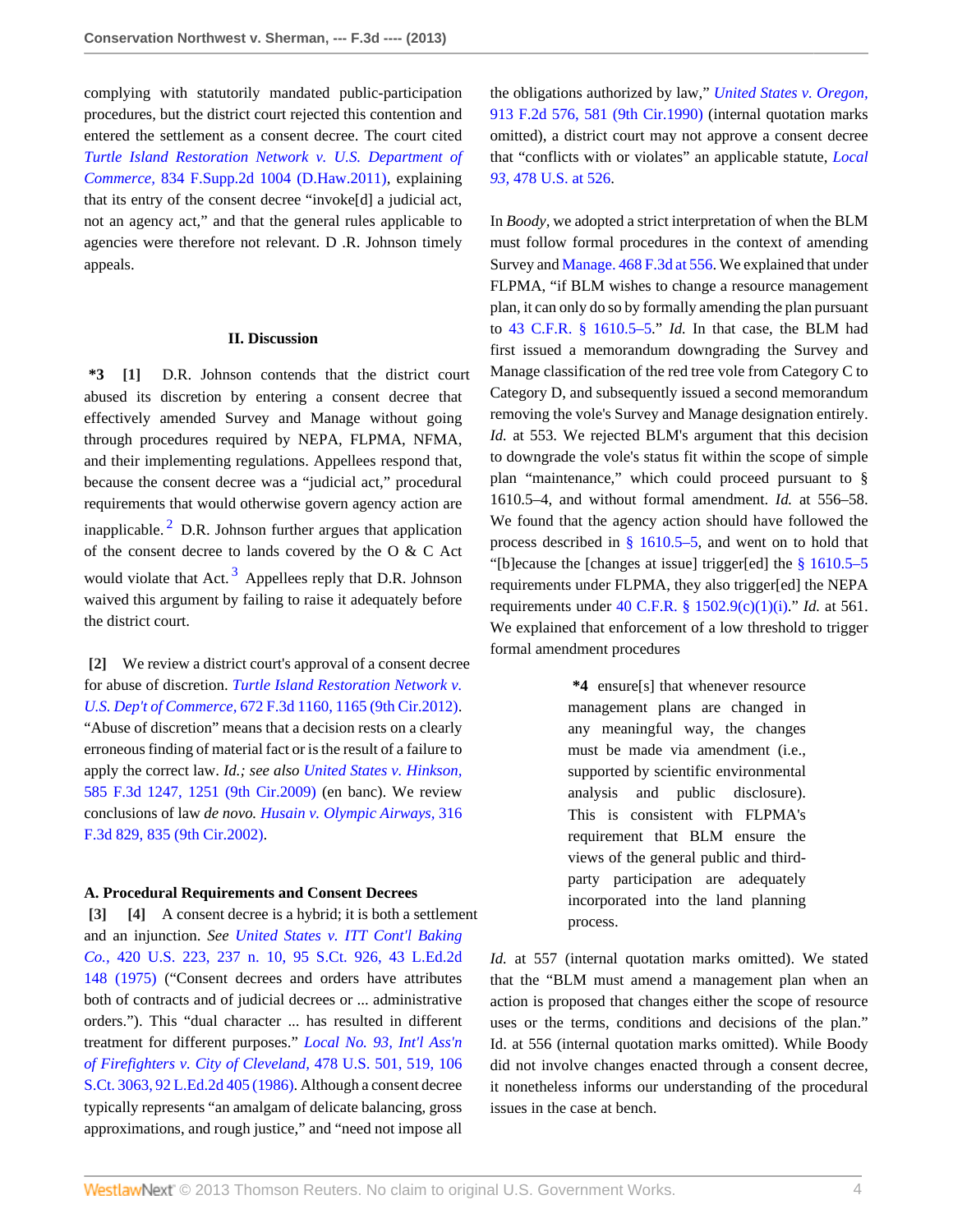Our decision in *[United States v. Carpenter,](http://www.westlaw.com/Link/Document/FullText?findType=Y&serNum=2016126798&pubNum=506&originationContext=document&vr=3.0&rs=cblt1.0&transitionType=DocumentItem&contextData=(sc.History*oc.Search))* 526 F.3d 1237 [\(9th Cir.2008\)](http://www.westlaw.com/Link/Document/FullText?findType=Y&serNum=2016126798&pubNum=506&originationContext=document&vr=3.0&rs=cblt1.0&transitionType=DocumentItem&contextData=(sc.History*oc.Search)), is also instructive. In *Carpenter,* we held that the Attorney General's decision to settle litigation "without complying with the procedural mechanisms ... set forth in the FLPMA" was reviewable. *Id.* at 1241–42. That we refrained from passing on the merits of the Attorney General's action in that case does not undermine the conclusion that we are bound to consider procedural requirements in the context of an agency's voluntary resolution of litigation. *See id.* at 1242. Nor does the fact that *Carpenter* involved a settlement as opposed to a consent decree render its holding inapposite. *See Oregon,* [913 F.2d at 580](http://www.westlaw.com/Link/Document/FullText?findType=Y&serNum=1990125407&pubNum=350&originationContext=document&vr=3.0&rs=cblt1.0&transitionType=DocumentItem&contextData=(sc.History*oc.Search)#co_pp_sp_350_580) ("A consent decree is essentially a settlement agreement subject to continued judicial policing.") (internal quotation marks omitted). That consent decrees involve an additional layer of "judicial action" does not mean that we must ignore the many ways in which they resemble settlements. *See Local 93,* [478 U.S. at 519](http://www.westlaw.com/Link/Document/FullText?findType=Y&serNum=1986134010&pubNum=780&originationContext=document&vr=3.0&rs=cblt1.0&transitionType=DocumentItem&contextData=(sc.History*oc.Search)#co_pp_sp_780_519).

<span id="page-4-0"></span>**[\[5\]](#page-0-4)** Our recent decision in *Turtle Island* lends further support to the conclusion that procedural requirements remain relevant in the context of consent decrees. In that case, the National Marine Fisheries Service had amended a Fishery Management Plan to remove certain set limits and increase the annual incidental take limit on loggerhead sea [turtles. 672](http://www.westlaw.com/Link/Document/FullText?findType=Y&serNum=2027308596&pubNum=506&originationContext=document&vr=3.0&rs=cblt1.0&transitionType=DocumentItem&contextData=(sc.History*oc.Search)#co_pp_sp_506_1163) [F.3d at 1163.](http://www.westlaw.com/Link/Document/FullText?findType=Y&serNum=2027308596&pubNum=506&originationContext=document&vr=3.0&rs=cblt1.0&transitionType=DocumentItem&contextData=(sc.History*oc.Search)#co_pp_sp_506_1163) Environmental plaintiffs challenged the changes to the rule, and eventually entered an agreement with the defendants to vacate those portions of the amendment that raised the take limit on loggerhead turtles while the agency undertook further action regarding that limit. *Id.* [at 1163–](http://www.westlaw.com/Link/Document/FullText?findType=Y&serNum=2027308596&originationContext=document&vr=3.0&rs=cblt1.0&transitionType=DocumentItem&contextData=(sc.History*oc.Search)) [64.](http://www.westlaw.com/Link/Document/FullText?findType=Y&serNum=2027308596&originationContext=document&vr=3.0&rs=cblt1.0&transitionType=DocumentItem&contextData=(sc.History*oc.Search)) The Hawaii Longline Association, which had intervened as a defendant, challenged the consent decree on the ground that it violated "federal law by allowing the National Marine Fisheries Service to change duly promulgated rules without following [applicable] procedural rulemaking requirements." *Id.* [at 1162.](http://www.westlaw.com/Link/Document/FullText?findType=Y&serNum=2027308596&originationContext=document&vr=3.0&rs=cblt1.0&transitionType=DocumentItem&contextData=(sc.History*oc.Search)) We observed that the challenged consent decree "merely vacated a portion of a regulation and temporarily reinstated the relevant prior portion." *Id.* [at 1166.](http://www.westlaw.com/Link/Document/FullText?findType=Y&serNum=2027308596&originationContext=document&vr=3.0&rs=cblt1.0&transitionType=DocumentItem&contextData=(sc.History*oc.Search)) That the decree "merely temporarily restore[d] the *status quo ante* pending new agency action and [did] not promulgate a new substantive rule" was central to our decision to resolve that case on the "narrower" ground that the relevant statute did not preclude the use of consent decrees in the agencies' resolution of litigation. *Id.* [at 1167.](http://www.westlaw.com/Link/Document/FullText?findType=Y&serNum=2027308596&originationContext=document&vr=3.0&rs=cblt1.0&transitionType=DocumentItem&contextData=(sc.History*oc.Search)) We did recognize, however, the existence of a "broader issue regarding applicability of statutory rulemaking procedures to judicial acts in general" that we found unnecessary to address directly in that case. *Id.* It follows that where a consent decree *does* promulgate a new substantive rule, or where the changes wrought by the decree are *permanent* rather than temporary, the decree may

run afoul of statutory rulemaking procedures even though it is in form a "judicial act." *Id.* We therefore hold that a district court abuses its discretion when it enters a consent decree that permanently and substantially amends an agency rule that would have otherwise been subject to statutory rulemaking procedures.

#### **B. The Specific Consent Decree in This Case**

<span id="page-4-1"></span>**\*5 [\[6\]](#page-1-0)** We now turn to an analysis of the consent decree before us in this case. After *Boody,* it is indisputable that the Agencies would have had to go through formal procedures if they had sought to implement the changes to Survey and Manage contained in the consent decree on their own. The decree includes changes to species classifications and establishes new exemptions from pre-disturbance surveys; it does "nothing short of amend" Survey and Manage. *See Boody,* [468 F.3d at 556–57](http://www.westlaw.com/Link/Document/FullText?findType=Y&serNum=2010586459&pubNum=506&originationContext=document&vr=3.0&rs=cblt1.0&transitionType=DocumentItem&contextData=(sc.History*oc.Search)#co_pp_sp_506_556) (internal quotation marks omitted).

This consent decree also goes further than the one that we approved in *Turtle.* [672 F.3d at 1164](http://www.westlaw.com/Link/Document/FullText?findType=Y&serNum=2027308596&pubNum=506&originationContext=document&vr=3.0&rs=cblt1.0&transitionType=DocumentItem&contextData=(sc.History*oc.Search)#co_pp_sp_506_1164). As a result, "the practical effect of the district court's order [there was] not to affect the [challenged] [r]ule ... except to reduce the incidental take limit for loggerhead turtles back to the preexisting 2004 limits." *Id.* The consent decree was simply a stop-gap measure while the agencies amended their regulations through existing administrative procedures. *Id.* at 1167 ("[T]he Consent Decree merely *temporarily* restores the *status quo ante pending new agency action* ...." (emphasis added)).

By contrast, the consent decree in this case sets the rules for Survey and Manage unless and until the Agencies decide to conduct further analysis and decision making. If the Agencies are satisfied with the version of the Standard as amended by the consent decree, they could simply let it stand indefinitely.

Appellees argue that this is not a problem because the compromise reached in the consent decree represents the implementation of those portions of the 2007 ROD that survived the district court's order granting summary judgment on Plaintiffs' NEPA claims. Appellees argue further that because each provision of the consent decree was contained within the 2007 ROD, which had undergone NFMA and FLPMA amendment proceedings, with notice and comment and consideration of alternatives, the provisions of the consent decree should be approved as the result of the amendment process. Finally, they suggest that because the changes worked in the consent decree are a "lesser included"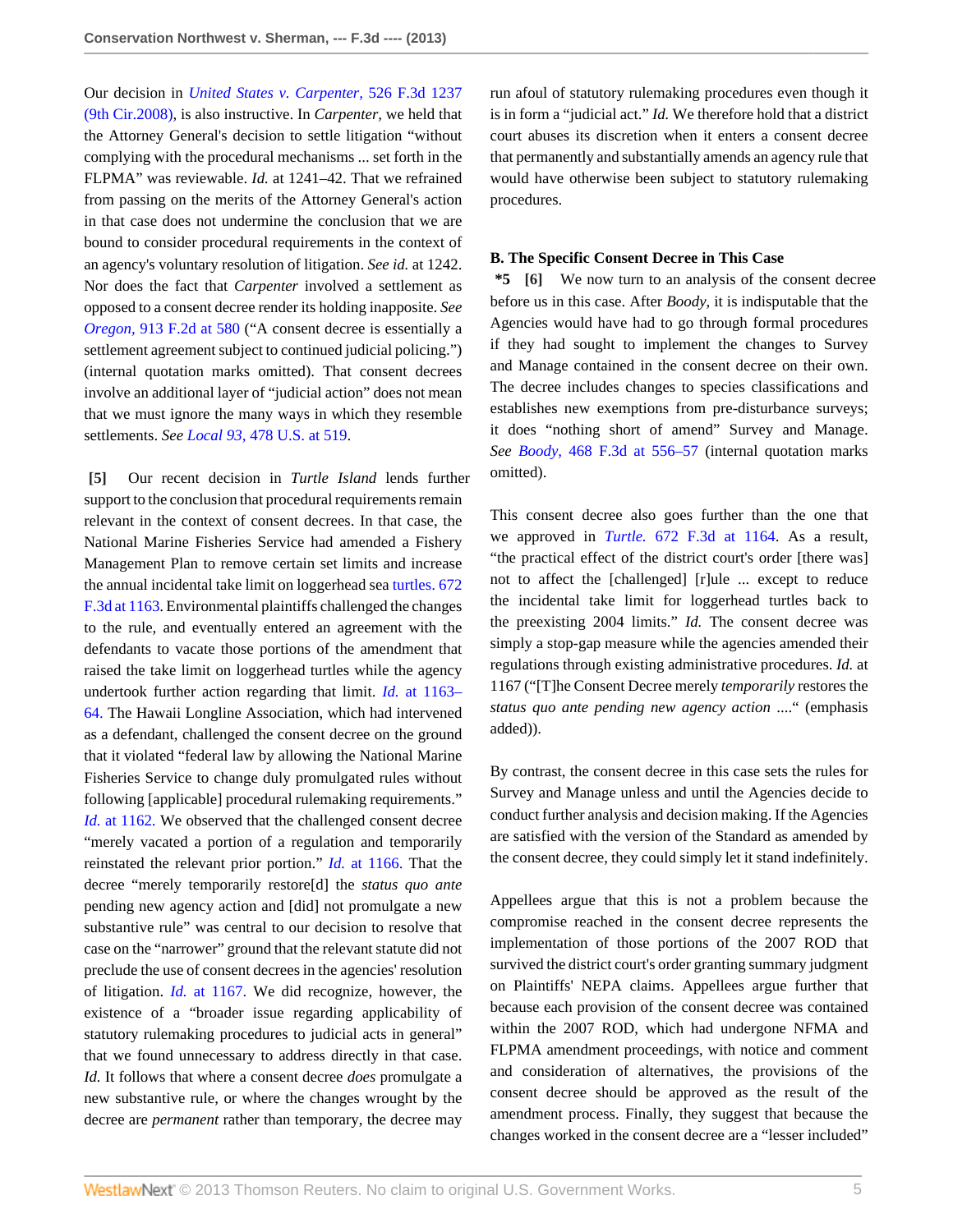subset of the 2007 ROD's proposed alternative of eliminating Survey and Manage altogether, it was permissible for the district court to approve them.

While these arguments have some intuitive appeal, we must reject them. The district court concluded that the Agencies' process as a whole had violated NEPA by, among other things, failing to include an alternative that truly "depict[ed] accurately the Agencies' present course of action." *Conservation Nw.,* [674 F.Supp.2d at 1244–47](http://www.westlaw.com/Link/Document/FullText?findType=Y&serNum=2020782044&pubNum=4637&originationContext=document&vr=3.0&rs=cblt1.0&transitionType=DocumentItem&contextData=(sc.History*oc.Search)#co_pp_sp_4637_1244) (internal quotation marks omitted). Analysis of the "noaction alternative" is at the heart of the NEPA process; thus, failure to provide a valid one casts a shadow over the process as a whole. *Id.* [at 1244.](http://www.westlaw.com/Link/Document/FullText?findType=Y&serNum=2020782044&originationContext=document&vr=3.0&rs=cblt1.0&transitionType=DocumentItem&contextData=(sc.History*oc.Search)) This failure not only rendered the process defective under NEPA, but also infected the public notice and comment prescribed by NFMA and FLPMA, because the public should have been afforded an opportunity to comment on all alternatives that the Agencies were required by law to consider. *See Boody,* [468 F.3d at 556](http://www.westlaw.com/Link/Document/FullText?findType=Y&serNum=2010586459&pubNum=506&originationContext=document&vr=3.0&rs=cblt1.0&transitionType=DocumentItem&contextData=(sc.History*oc.Search)#co_pp_sp_506_556) (views of public must be adequately incorporated into process).

**\*6** Appellees' "lesser included" argument is similarly unconvincing. Under Boody, any substantial change to Survey and Manage triggers procedural requirements, whether the change would reduce coverage to a "lesser included" version of the standard's protections, as was the case in *Boody,* or scale back from a total repeal of Survey and Manage, as Appellees suggest is permissible here. [468](http://www.westlaw.com/Link/Document/FullText?findType=Y&serNum=2010586459&pubNum=506&originationContext=document&vr=3.0&rs=cblt1.0&transitionType=DocumentItem&contextData=(sc.History*oc.Search)#co_pp_sp_506_556) [F.3d at 556–58;](http://www.westlaw.com/Link/Document/FullText?findType=Y&serNum=2010586459&pubNum=506&originationContext=document&vr=3.0&rs=cblt1.0&transitionType=DocumentItem&contextData=(sc.History*oc.Search)#co_pp_sp_506_556) *see also [City of N.Y. v. Clinton,](http://www.westlaw.com/Link/Document/FullText?findType=Y&serNum=1998053919&pubNum=345&originationContext=document&vr=3.0&rs=cblt1.0&transitionType=DocumentItem&contextData=(sc.History*oc.Search)#co_pp_sp_345_178)* 985 F.Supp. [168, 178–79 \(D.D.C.1998\),](http://www.westlaw.com/Link/Document/FullText?findType=Y&serNum=1998053919&pubNum=345&originationContext=document&vr=3.0&rs=cblt1.0&transitionType=DocumentItem&contextData=(sc.History*oc.Search)#co_pp_sp_345_178) *aff'd,* [524 U.S. 417, 118 S.Ct.](http://www.westlaw.com/Link/Document/FullText?findType=Y&serNum=1998132149&pubNum=708&originationContext=document&vr=3.0&rs=cblt1.0&transitionType=DocumentItem&contextData=(sc.History*oc.Search)) [2091, 141 L.Ed.2d 393 \(1998\)](http://www.westlaw.com/Link/Document/FullText?findType=Y&serNum=1998132149&pubNum=708&originationContext=document&vr=3.0&rs=cblt1.0&transitionType=DocumentItem&contextData=(sc.History*oc.Search)) ("[T]he laws that resulted ... were different from those consented to.... There is no way of knowing whether those laws, in their truncated form, would have received the requisite support....".

Because the consent decree in this case allowed the Agencies effectively to promulgate a substantial and permanent amendment to Survey and Manage without having followed statutorily required procedures, it was improper.

#### **C. The O & C Act**

<span id="page-5-0"></span>**[\[7\]](#page-1-1)** D.R. Johnson also objects to the consent decree on the basis that the O & C Act precludes application of Survey and

Manage to O & C timberlands. Appellees respond that D.R. Johnson waived this issue by failing to raise it adequately below.

"We apply a general rule against entertaining arguments on appeal that were not presented or developed before the district court." *[In re Mercury Interactive Corp. Sec. Litig.,](http://www.westlaw.com/Link/Document/FullText?findType=Y&serNum=2022791675&pubNum=506&originationContext=document&vr=3.0&rs=cblt1.0&transitionType=DocumentItem&contextData=(sc.History*oc.Search)#co_pp_sp_506_992)* 618 F.3d [988, 992 \(9th Cir.2010\)](http://www.westlaw.com/Link/Document/FullText?findType=Y&serNum=2022791675&pubNum=506&originationContext=document&vr=3.0&rs=cblt1.0&transitionType=DocumentItem&contextData=(sc.History*oc.Search)#co_pp_sp_506_992) (internal quotation marks omitted). "This principle accords to the district court the opportunity to reconsider its rulings and correct its errors." *Id.* (internal quotation marks omitted). This rule also ensures that issues raised for the first time on appeal are not decided where "there may be facts relevant to the issue which were not developed in the record." *[Bolker v. Commissioner,](http://www.westlaw.com/Link/Document/FullText?findType=Y&serNum=1985125228&pubNum=350&originationContext=document&vr=3.0&rs=cblt1.0&transitionType=DocumentItem&contextData=(sc.History*oc.Search)#co_pp_sp_350_1042)* 760 F.2d 1039, 1042 [\(9th Cir.1985\)](http://www.westlaw.com/Link/Document/FullText?findType=Y&serNum=1985125228&pubNum=350&originationContext=document&vr=3.0&rs=cblt1.0&transitionType=DocumentItem&contextData=(sc.History*oc.Search)#co_pp_sp_350_1042).

In the proceedings below, D.R. Johnson only mentioned its theory that the O & C Act precluded application of Survey and Manage to O & C lands in its cross-motion for summary judgment, as part of its argument about the appropriate remedy. The argument was buried in the middle of a section entitled "A Permanent Injunction is not Warranted," as part of a broader argument about weighing the equities. The district court never ruled on that issue when it granted Plaintiffs' partial motion for summary judgment, and D.R. Johnson failed to re-raise its argument when it opposed Appellees proposed consent decree. As a result, the order from which D.R. Johnson appeals contains no discussion of this argument. We therefore conclude that D.R. Johnson failed properly to raise the issue below; consequently, it is waived.

#### **III. Conclusion**

Because the consent decree allows for substantial, permanent amendments to Survey and Manage, it impermissibly conflicts with laws governing the process for such amendments. It was therefore an abuse of discretion for the district court to approve it in its current form. We reverse and remand for further proceedings consistent with this opinion.

#### **\*7 REVERSED and REMANDED.**

#### Footnotes

<span id="page-5-1"></span>[1](#page-2-0) This list includes fungi, lichens, bryophytes, vascular plants, mollusks, amphibians, arthropods, and one mammal. "Although charismatic megafauna they are not," these organisms "are essential for the health of forests." *[Conservation Nw.,](http://www.westlaw.com/Link/Document/FullText?findType=Y&serNum=2020782044&pubNum=4637&originationContext=document&vr=3.0&rs=cblt1.0&transitionType=DocumentItem&contextData=(sc.History*oc.Search)#co_pp_sp_4637_1238)* 674 F.Supp.2d [at 1238 n. 5](http://www.westlaw.com/Link/Document/FullText?findType=Y&serNum=2020782044&pubNum=4637&originationContext=document&vr=3.0&rs=cblt1.0&transitionType=DocumentItem&contextData=(sc.History*oc.Search)#co_pp_sp_4637_1238).